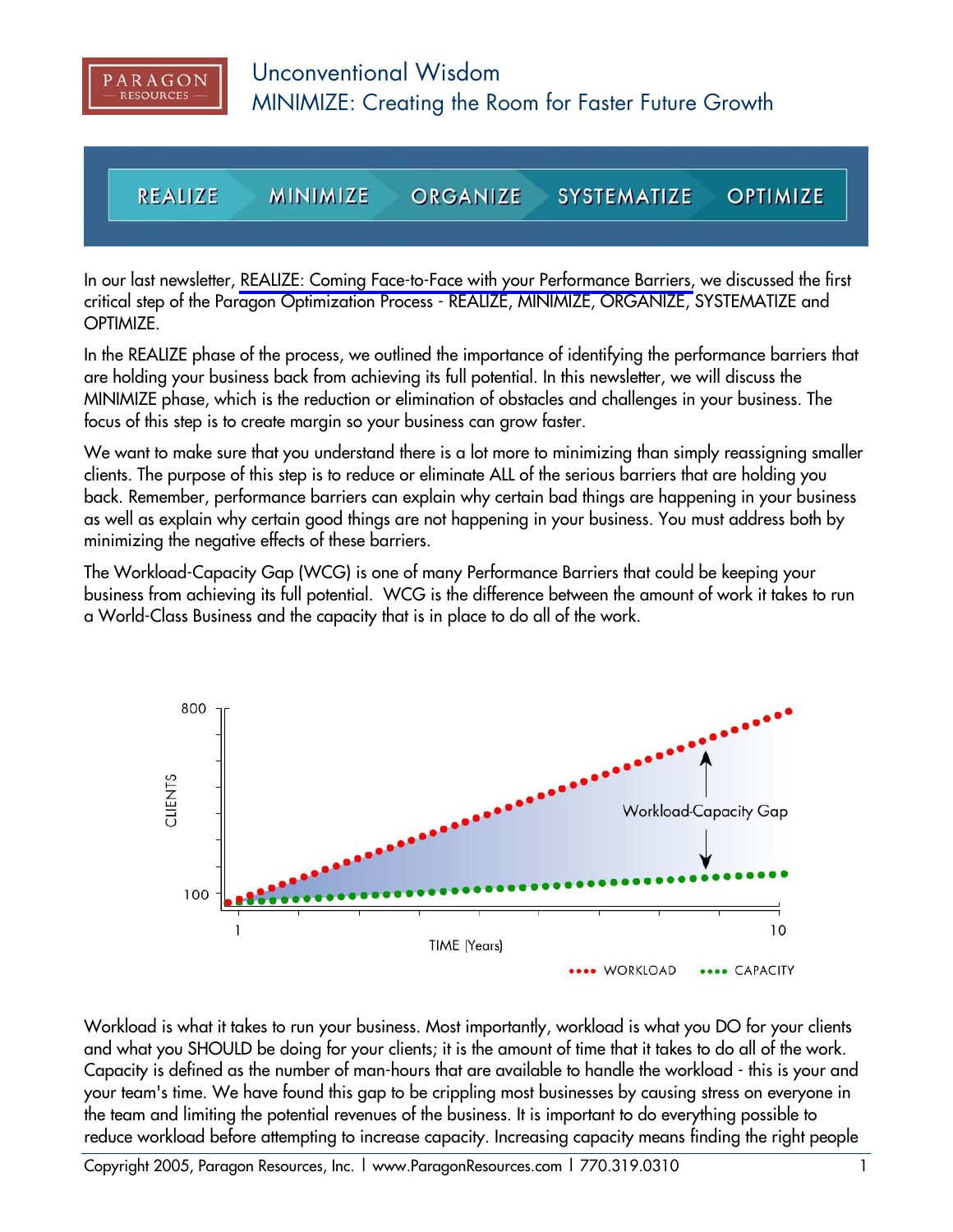

## Unconventional Wisdom MINIMIZE: Creating the Room for Faster Future Growth

to do the job, which in itself is tough these days. Also, there are additional difficulties when the number of people that an FC manages is steadily increasing. Most FCs enjoy bringing in assets and servicing clients, not managing a team. Create margin by reducing workload, and only after you have done your best at this should you add capacity.

The most obvious way to reduce workload and begin minimizing your business is to streamline the number of clients that you have. Now, we know everyone tells you this. But, if you personally are managing more than 200 or 300 clients, then why are you not listening? One of the best reasons to do this is that you simply do not need hundreds and hundreds of clients to be a million dollar producer. Remember the 80/20 rule? You need to focus 80 percent of your time and energy on the 20 percent of your work that is really important. Do not just work smart, work smart on the right thing, and in your case, this means for the right clients. Chances are, that client with \$25,000 invested is not going to win the lottery. Even if he/she does, why do you think they would come to you if you have not serviced him as a million dollar client for the last 10 years? Think of your client base as a portfolio. Do you have 20 percent of your clients bringing in 80 percent of your revenues? If so, it is time to rebalance that portfolio. You need to slow down your growth rate in terms of the number of newer clients, and really start thinking in terms of pulling in bigger clients. The Paragon Optimization Process is based on the principle that less is more.

There are three minimization strategies that we suggest you use in your efforts to reduce your workload - ELIMINATE, DELEGATE, and INNOVATE. The first strategy is to eliminate the work, or to simply stop doing it altogether. An example of this would be to set an account minimum (remember to think big here) and reduce the number of client relationships that do not fit your ideal client profile. You should also eliminate certain types of complex, time intensive business that you just dabble in such as trading clients, the 401K market, institutions, etc. Eliminating clients that do not fit into your business model will make you more disciplined and increase the profitability of your business. This also usually helps in minimizing the special work you do for them such as extensive performance reports, unnecessary client service requests, administrative paperwork, etc.

The second minimization strategy is to delegate the work or clients to someone else. Delegation is about giving the work to someone else. A good portion of our time is spent consulting with teams on identifying the right job for each person on the team. Each person should be a specialist at what they do instead of a jackof-all-trades. In this way, you can delegate the work to the right people and feel confident they will succeed. The delegate strategy is also about giving those low profit clients to a Junior Partner or another advisor in your office so that they can spend the time with that client instead of you.

Many financial advisors have difficulty giving away clients due to certain individual belief systems we call 'small client dilemmas.' The first is the ethical dilemma, which is the belief that the client has been with you for years and that you could not possibly give them away now. The financial dilemma involves the viewpoint that you could miss out on a future financial opportunity or referral if you give that particular client away. The mini-me dilemma occurs when, for whatever reason, you believe that there is truly no one else that can take care of your client. The implied assumptions connected with these belief systems are that you are actually hurting the client in some way, or that no one can do what you do. The truth of the matter is that you are not taking anything away from the client. The important thing is that you do what is best for the client.

Finally, the third way to reduce workload is by innovating or finding a better, more efficient way to do something. This strategy is usually applied to all of the work that you are currently doing for clients, and all of the work that you should be doing for your clients. Using technology, like a networked contact management system to coordinate all tasks of the team, is an example of innovation. Just remember that